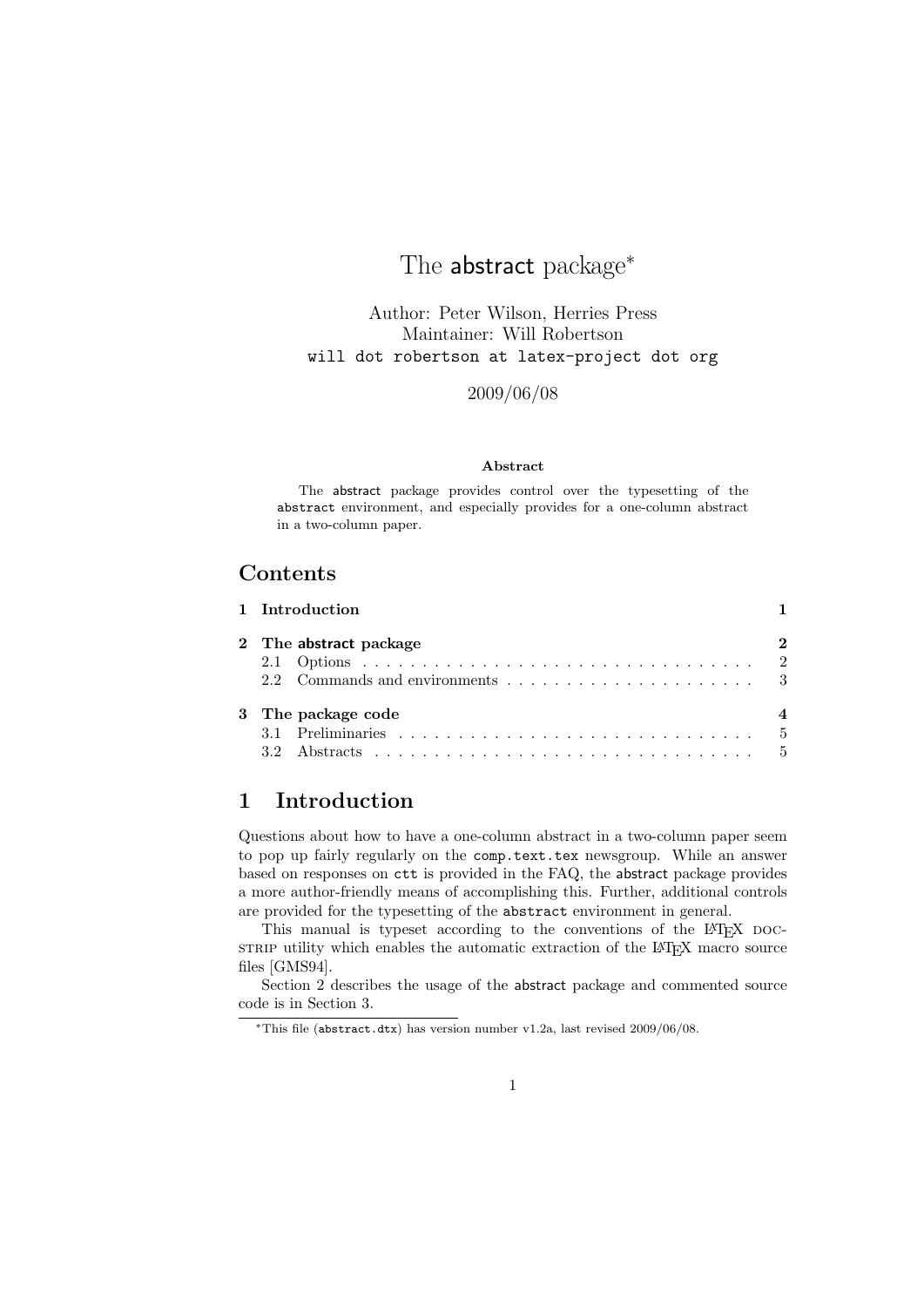## 2 The abstract package

The typeset format of the abstract in a report or article  $class<sup>1</sup>$  document depends on the class options. The formats are:

- titlepage class option: The abstract heading (i.e., value of \abstractname) is typeset centered in a bold font; the text is set in the normal font and to the normal width.
- twocolumn class option: The abstract heading is typeset like an unnumbered section; the text is set in the normal font and to the normal width (of a single column).
- Default (neither of the above class options): The abstract heading is typeset centered in a small bold font; the text is set in a small font and indented like the quotation environment.

Note that the titlepage option takes precedence over the twocolumn option.

The abstract package provides handles to modify the typesetting of the abstract.

### 2.1 Options

The abstract package takes the following options.

- original. In a twocolumn document the package default is to use the default abstract style (i.e., centered heading and small text). This option sets the typeset format of the abstract to match that of a standard two column document (i.e., section heading and normal sized text).
- addtotoc. The abstract title (the value of \abstractname) is added to the Table of Contents.
- number. The abstract title will be typeset as a numbered \chapter or as a \section, depending on whether the document class supports chapters or not.
- style. You specify the style for the title.<sup>2</sup> The addtotoc option does not apply if you use the style option.
- runin. The abstract title is typeset as a run-in<sup>3</sup> heading. Note that the number and style options are ignored if the runin option is used, and the number and addtotoc options are ignored if the style option is given.

When the number option is used with a class that provides chapters, the usual \chapter command is used for typesetting the title. If you do not want the word 'Chapter' (or its equivalent) to appear, you can use the anonchap package to suppress this.

 $1$ The abstract environment is not available for the book class.

<sup>2</sup>This option was suggested by Will Robertson.

<sup>&</sup>lt;sup>3</sup>This option was suggested by R. Chandrasekhar (chandra@ee.uwa.edu.au).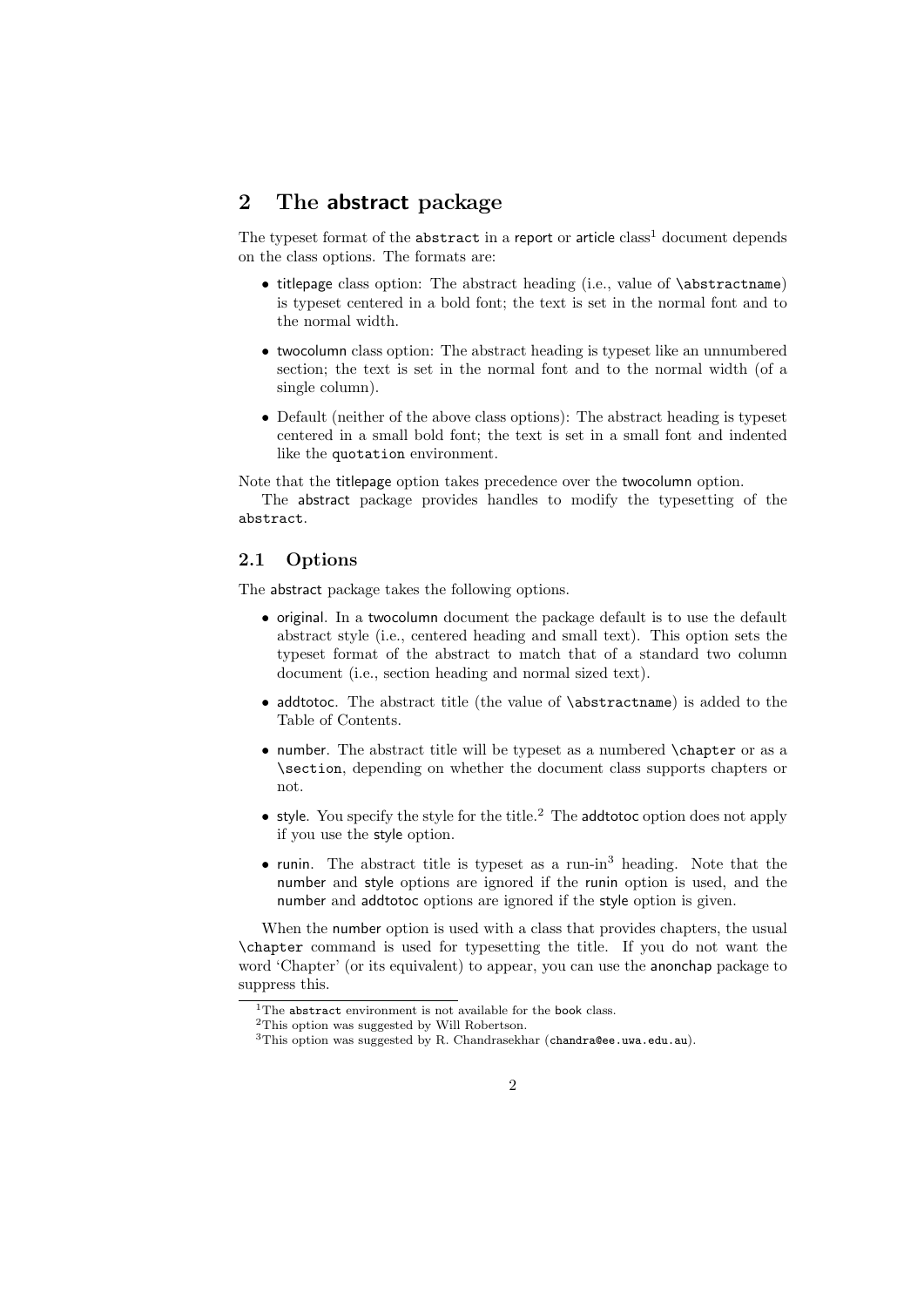## 2.2 Commands and environments

The usual advice about creating a one-column abstract in a two-column document is to write code like this:

```
\documentclass[twocolumn...]{...}
                 ...
                \twocolumn[
                   \begin{@twocolumnfalse}
                     \maketitle % need full-width title
                     \begin{abstract}
                        abstract text...
                     \end{abstract}
                   \end{@twocolumnfalse}
                ]
                ... hand make footnotes for any \thanks commands
                ...
onecolabstract With the abstract package, instead you do:
   \saythanks
                \documentclass[twocolumn...]{...}
                \usepackage{abstract}
                 ...
                \twocolumn[
                   \maketitle % need full-width title
                   \begin{onecolabstract}
                     abstract text...
                   \end{onecolabstract}
                ]
                \saythanks % typesets any \thanks commands
                 ...
```
If you want, you can use the onecolabstract environment in place of the abstract environment — it doesn't have to be within the optional argument of the \twocolumn command. In fact, onecolabstract internally uses abstract for the typesetting.

\abstractnamefont These two commands can be redefined to change the fonts used for typesetting \abstracttextfont the heading (defined via \abstractname) of the abstract environment and the font for typesetting the text of the abstract, respectively. The default definitions for these are designed to mimic the traditional abstract typesetting. Different values are used depending on whether the document uses the titlepage and/or twocolumn options. For example, in a non-titlepage one-column paper, their definitions are:

```
\newcommand{\abstractnamefont}{\normalfont\small\bfseries}
\verb+\newcommand{\abstracttext+cont}{\normalfont\small\textrm{small}}
```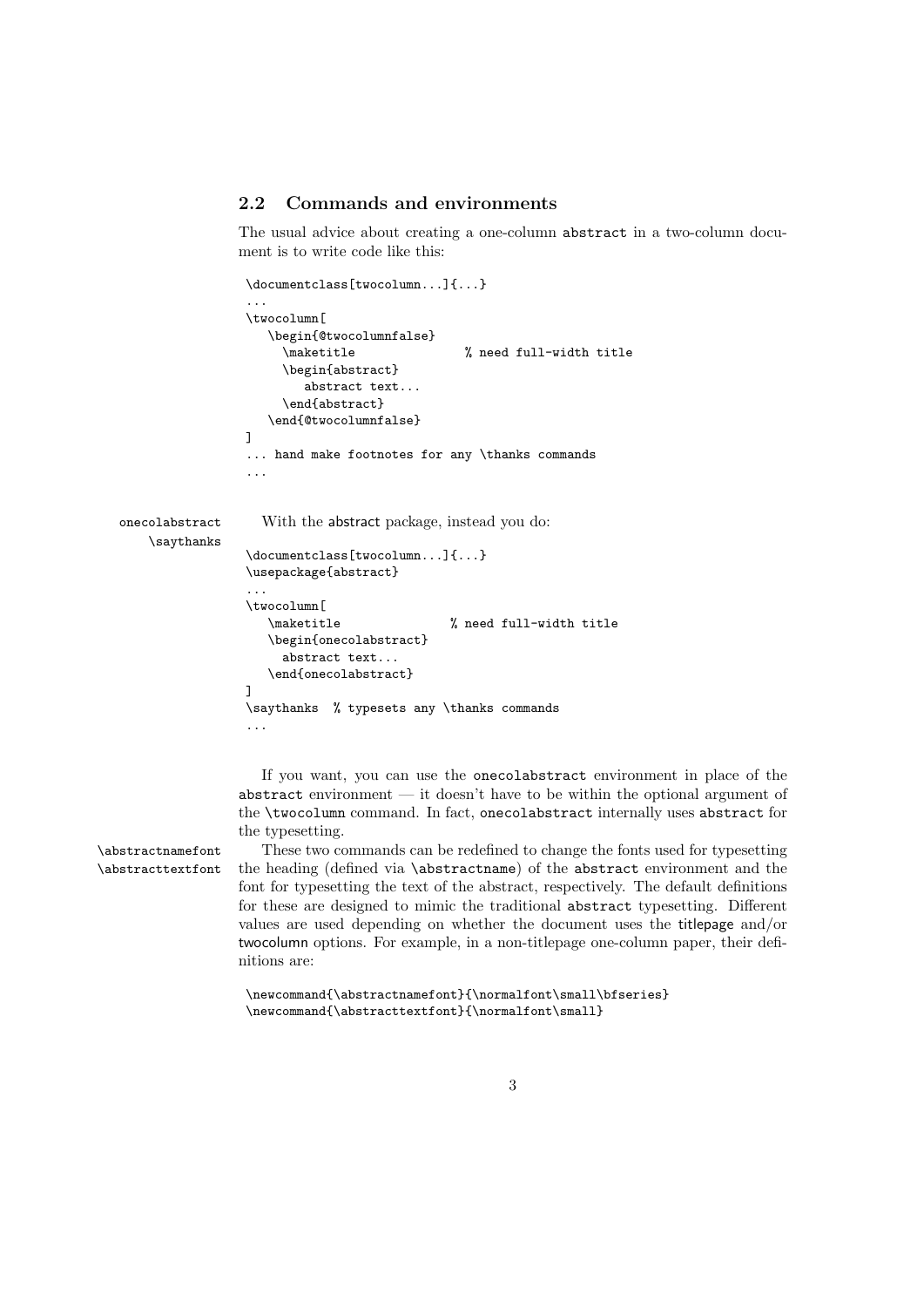| \abstitlestyle  | When the style option is used the title is set as                                                                          |
|-----------------|----------------------------------------------------------------------------------------------------------------------------|
|                 | \abstitlestyle{\abstractname} where the default definition is simply                                                       |
|                 | \newcommand{\abstitlestyle}[1]{#1}                                                                                         |
|                 | It is up to you to redefine \abstitlestyle to give any effects you want (e.g., if                                          |
|                 | you want the title added to the ToC you have to include the necessary code as                                              |
|                 | part of your redefinition).                                                                                                |
| \absleftindent  | The amended version of abstract uses a list environment for typesetting the                                                |
| \absrightindent | text. These four lengths can be changed (via \setlength) to adjust the left and                                            |
| \absparindent   | right margins, the paragraph indentation, and the vertical skip between para-                                              |
| \absparsep      | graphs in this environment. The default values depend on the document class                                                |
|                 | options in effect.                                                                                                         |
| \abslabeldelim  | If the runin option is used, the heading is typeset as a run-in heading. That                                              |
|                 | is, it is the first piece of text on the first line of the abstract text. The $\langle text \rangle$                       |
|                 | as dspecified by $\ab{$ <i>sbslabeldelim</i> { $\text{}(text)$ } is typeset immediately after the head-                    |
|                 | ing. By default it is defined to do nothing, but if you wanted, for example, the                                           |
|                 | \abstractname to be followed by a colon and some extra space you could specify                                             |
|                 | \abslabeldelim{:\quad}.                                                                                                    |
| \absnamepos     | If the runin option is not used then the heading is typeset in its own envi-                                               |
|                 | ronment. \absnamepos specifies the name of the environment in which the ab-                                                |
|                 | stract name is typeset. It can be redefined to be one of flushleft, center, or                                             |
|                 | flushright to give a left, centered or right aligned heading; or to any other ap-                                          |
|                 | propriate environment which is supported by the document class or used packages.                                           |
| \abstitleskip   | With the runin option a space of length \abstitleskip is typeset before the                                                |
|                 | heading. For example, if \absparindent is non-zero, then:                                                                  |
|                 | \setlength{\abstitleskip}{-\absparindent}                                                                                  |
|                 | will typeset the heading flush left.                                                                                       |
|                 | Without the runin option \abstitleskip is aditional vertical space (either                                                 |
|                 | positive or negative) that is inserted between the abstract name and the text of                                           |
|                 | the abstract.                                                                                                              |
| \appendiargdef  | The (internal) command \appendiargdef{ $\langle macro\rangle$ }{ $\langle stuff\rangle$ } will append                      |
|                 | $\langle$ stuff) at the end of the current definition of $\langle macro\rangle$ , where $\langle macro\rangle$ is the name |
|                 | of a macro (including the backslash) which takes a single argument. For example                                            |
|                 | the following are two equivalent definitions of \mymacro:                                                                  |
|                 | \newcommand{\mymacro}[1]{#1 is an artist}                                                                                  |
|                 | \appendiargdef{\mymacro}{ in spite of being colour blind}                                                                  |
|                 | % or                                                                                                                       |
|                 | \newcommand{\mymacro}[1]{#1 is an artist in spite of being colour blind}                                                   |
|                 |                                                                                                                            |

# 3 The package code

To try and avoid name clashes, all the internal commands include the string @bs.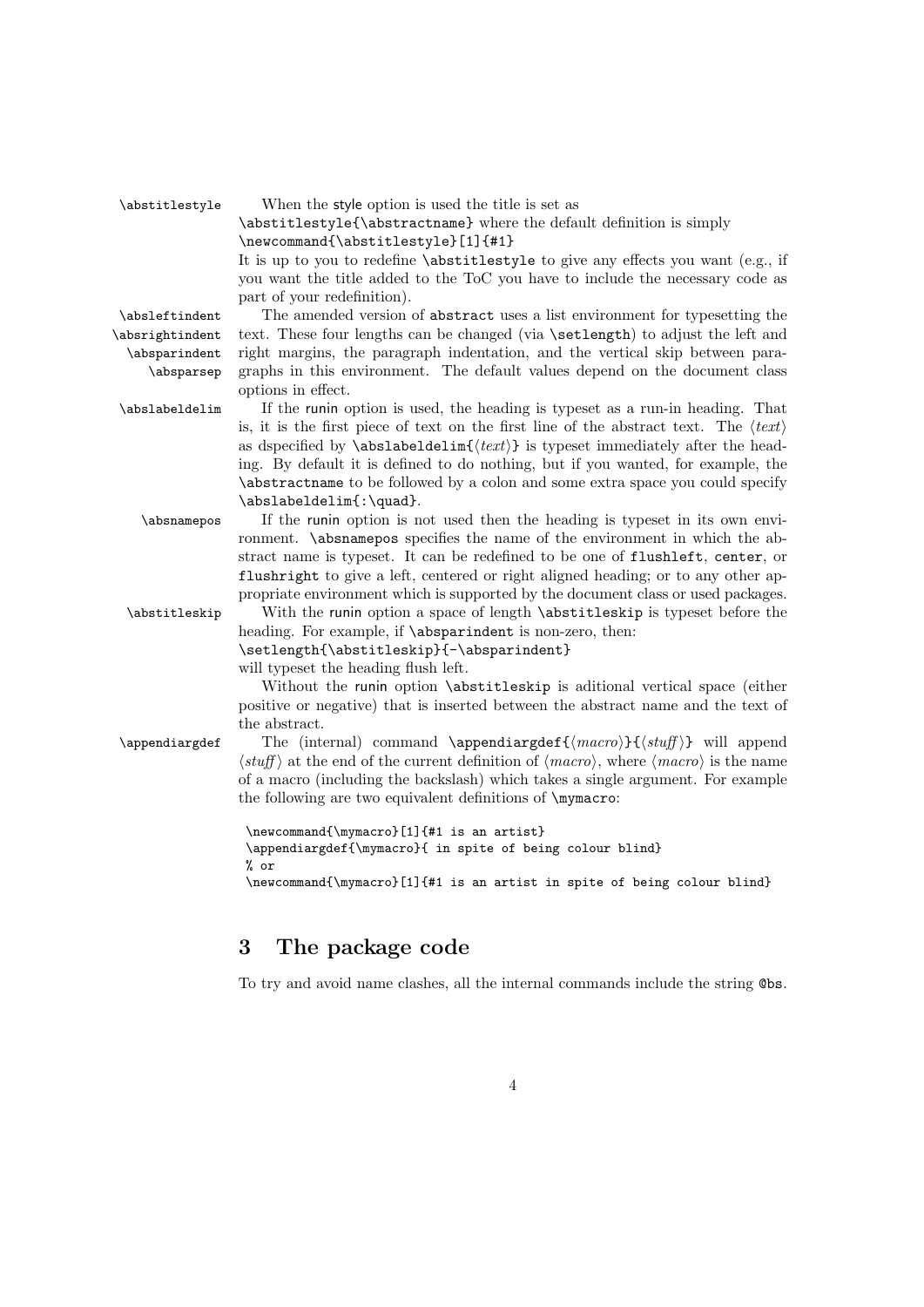## 3.1 Preliminaries

Announce the name and version of the package, which requires  $\text{LATEX } 2_{\epsilon}$ .

- 1  $\langle \ast \textsf{usc} \rangle$
- 2 \NeedsTeXFormat{LaTeX2e}
- 3 \ProvidesPackage{abstract}[2009/06/08 v1.2a configurable abstracts]

The following \if... commands are for implementing various options.

\if@bsonecol \ifadd@bstotoc \ifnumber@bs \if@bsstyle

```
\if@bsrunin 6\newif\ifadd@bstotoc
             4 \newif\if@bsonecol
            5 \@bsonecoltrue
            7 \add@bstotocfalse
             8 \newif\ifnumber@bs
             9 \number@bsfalse
            10 \newif\if@bsrunin
            11 \@bsruninfalse
            12 \newif\if@bsstyle
            13 \@bsstylefalse
                Now declare and process the options.
            14 \DeclareOption{original}{\@bsonecolfalse}
            15 \DeclareOption{addtotoc}{\add@bstotoctrue}
            16 \DeclareOption{number}{\number@bstrue}
```
- 17 \DeclareOption{runin}{\@bsrunintrue}
- 18 \DeclareOption{style}{\@bsstyletrue}
- 19 \ProcessOptions\relax

Disable the number and addtotoc option if style is specified. Make sure that the number option is disabled if runin is used (otherwise the addtotoc option may not work as expected) and also disable the style option.

```
20 \if@bsstyle\number@bsfalse\add@bstotocfalse\fi
21 \if@bsrunin\number@bsfalse\@bsstylefalse\fi
```
### 3.2 Abstracts

The original definition of the abstract environment given in ltclasses.dtx is:

```
\if@titlepage
 \renewenvironment{abstract}{%
   \titlepage
   \null\vfil
   \@beginparpenalty\@lowpenalty
   \begin{center}%
      \bfseries \abstractname
      \@endparpenalty\@M
    \end{center}}%
   {\par\vfil\null\endtitlepage}
\else
 \renewenvironment{abstract}{%
```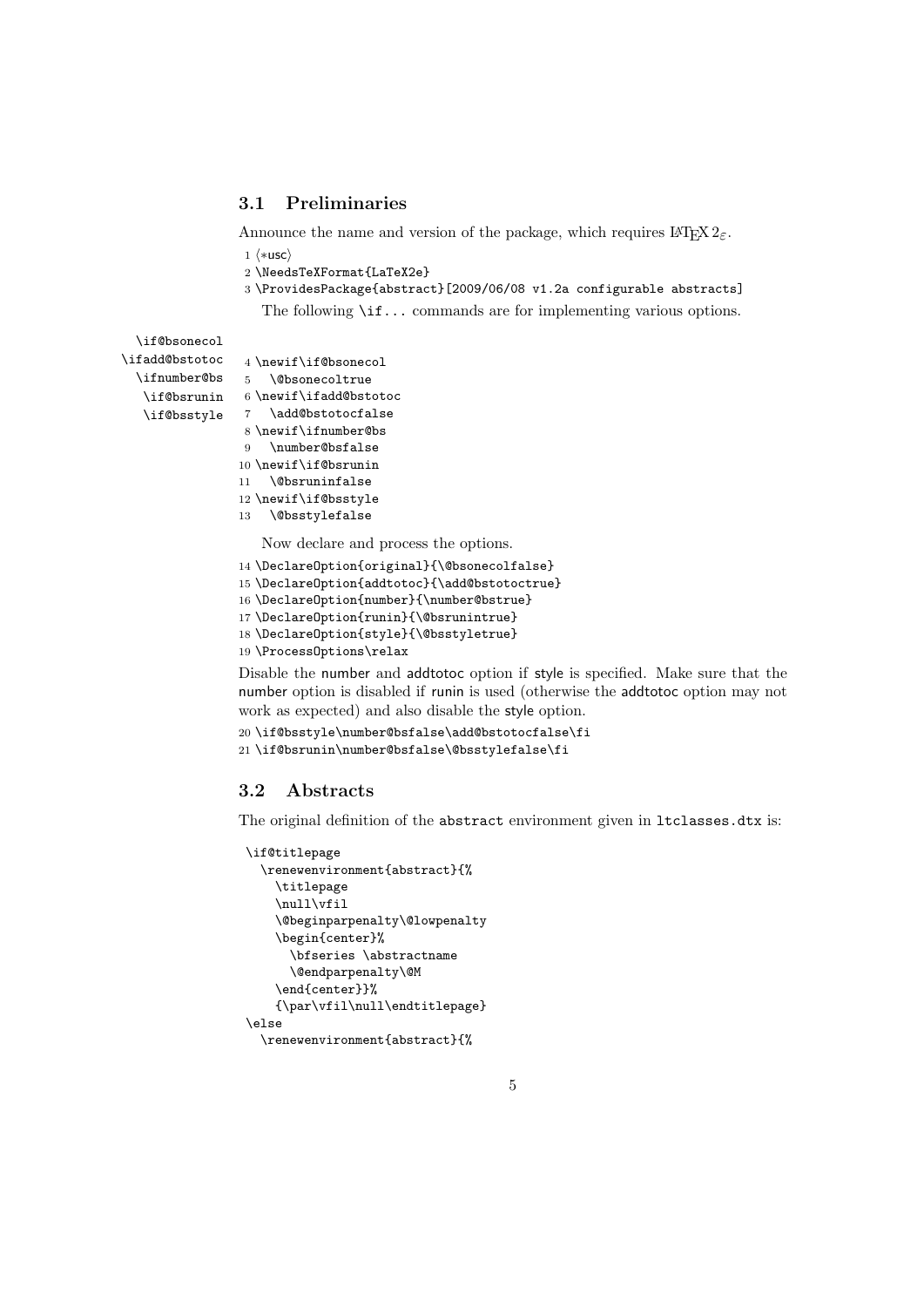```
\if@twocolumn
     \section*{\abstractname}%
   \else
     \small
     \begin{center}%
       {\bfseries \abstractname\vspace{-.5em}\vspace{\z@}}%
     \end{center}%
     \quotation
   \verb|\fi{\label{thm:ls} $$\fi
```
The next set of macros comprise the abstract package reimplementation of the abstract environment.

| \abstractnamefont<br>\abstracttextfont                           | These two macros are for specifying the fonts for typesetting the abstract's title<br>and text. They are initialised for the default case (i.e., no class options).<br>22\newcommand{\abstractnamefont}{\normalfont\small\bfseries}<br>23\newcommand{\abstracttextfont}{\normalfont\small}                                                                                                    |
|------------------------------------------------------------------|-----------------------------------------------------------------------------------------------------------------------------------------------------------------------------------------------------------------------------------------------------------------------------------------------------------------------------------------------------------------------------------------------|
| \absnamepos<br>\abstitleskip                                     | \absnamepos specifies the environment in which the abstract's title name will be<br>typeset, and the length \abstitleskip is an adjustement to the vertical space<br>between the title and the abstract's text. These are initialised for the default<br>case.<br>24 \newcommand{\absnamepos}{center}<br>25\newlength{\abstitleskip} \setlength{\abstitleskip}{-0.5em}                        |
| \absleftindent<br>\absrightindent<br>\absparindent<br>\absparsep | The abstract's text is typeset as a single item list, called @bstr@ctlist. These<br>lengths set the left and right margin indents, the paragraph indentation, and the<br>inter-paragraph vertical space. Their initial values are all class option-dependent.<br>26 \newlength{\absleftindent}<br>27 \newlength{\absrightindent}<br>28 \newlength{\absparindent}<br>29 \newlength{\absparsep} |
| \abslabeldelim                                                   | The contents of <i>\abslabeldelim</i> are typeset after a run-in heading.                                                                                                                                                                                                                                                                                                                     |
| <i><b>\@bslabeldelim</b></i>                                     | 30\newcommand{\abslabeldelim}[1]{\def\@bslabeldelim{#1}}<br>31 \abslabeldelim{}                                                                                                                                                                                                                                                                                                               |
| <b>\@bsrunintitle</b>                                            | This macro typeset the run-in heading.                                                                                                                                                                                                                                                                                                                                                        |
|                                                                  | 32 \newcommand{\@bsrunintitle}{%<br>\hspace*{\abstitleskip}{\abstractnamefont\abstractname\@bslabeldelim}}<br>33                                                                                                                                                                                                                                                                              |
|                                                                  | Now set all the class option-dependent values.                                                                                                                                                                                                                                                                                                                                                |

34 \if@titlepage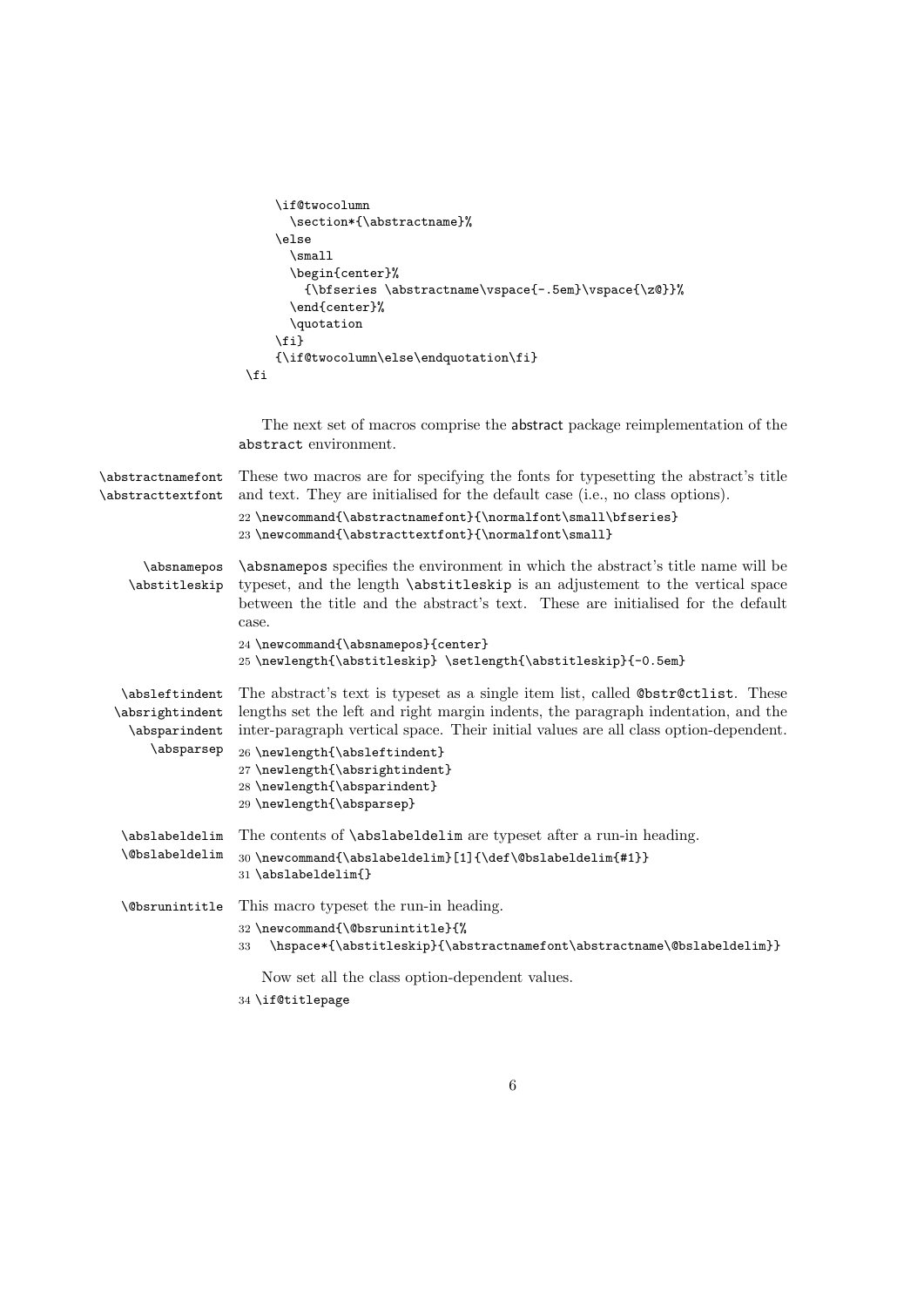Values for the titlepage class option. Note that this option takes precedence over any other option.

35 \setlength{\absleftindent}{\z@} 36 \renewcommand{\abstractnamefont}{\normalfont\bfseries} 37 \renewcommand{\abstracttextfont}{\normalfont}

38 \setlength{\abstitleskip}{0em}

39 \else

40 \if@twocolumn

Values for the twocolumn class option.

```
41 \if@bsonecol
             42 \setlength{\absleftindent}{\leftmargin}
             43 \else
             44 \setlength{\absleftindent}{\z@}
             45 \renewcommand{\abstractnamefont}{\normalfont\Large\bfseries}
             46 \renewcommand{\abstracttextfont}{\normalfont}
             47 \renewcommand{\absnamepos}{flushleft}
             48 \setlength{\abstitleskip}{0em}
             49 \fi
             50 \else
             Values for the default, if not already initialised.
             51 \setlength{\absleftindent}{\leftmargin}
             52 \overline{\ }53 \overline{53}Finally, values that apply for all cases.
             54 \setlength{\absrightindent}{\absleftindent}
             55 \AtBeginDocument{\setlength{\absparindent}{\parindent}
             56 \setlength{\absparsep}{\parskip}}
@bstr@ctlist The abstract's text is typeset within the @bstr@ctlist list environment.
             57 \newenvironment{@bstr@ctlist}{%
             58 \list{}{%
             59 \% \to \csc \zQ<br>60 \partopsep \zQ
             60 \partopsep
             61 \listparindent \absparindent
             62 \itemindent \listparindent
             63 \leftmargin \absleftindent
             64 \rightmargin \absrightindent
             65 \parsep \absparsep}%
             66 \item\relax}
             67 {\endlist}
\put@bsintoc This macro adds the abstract's title to the ToC. It does nothing if the abstract is
             being numbered.
             68 \newcommand{\put@bsintoc}{%
             69 \ifadd@bstotoc
             70 \ifnumber@bs\else
```
71 \@ifundefined{chapter}{\addcontentsline{toc}{section}{\abstractname}}{%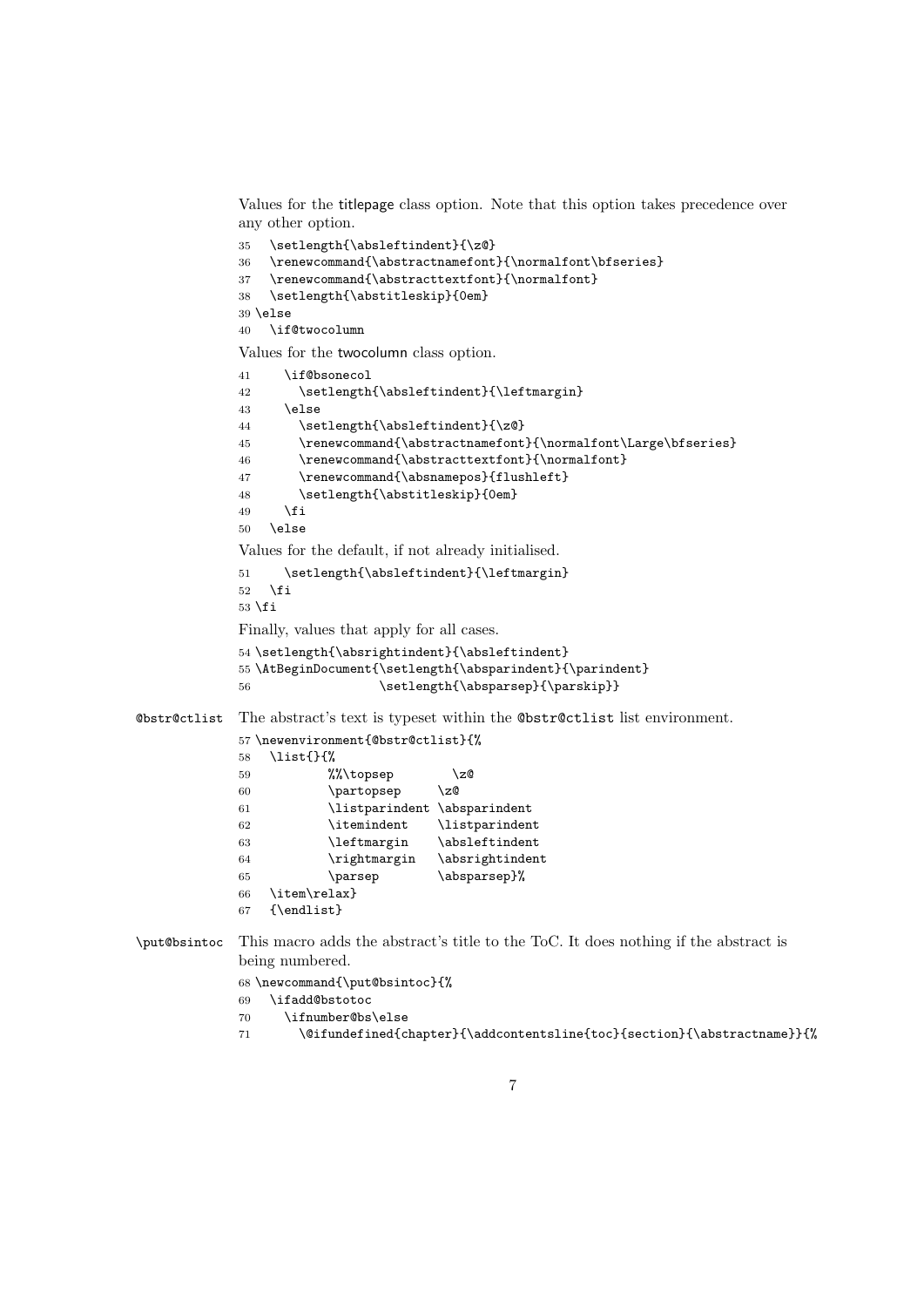|                | \addcontentsline{toc}{chapter}{\abstractname}}<br>72<br>\fi<br>73<br>$\{fi\}$<br>74                                                                                                                                                                                                                                                                                                 |
|----------------|-------------------------------------------------------------------------------------------------------------------------------------------------------------------------------------------------------------------------------------------------------------------------------------------------------------------------------------------------------------------------------------|
| \num@bs        | This macro generates a numbered abstract heading.<br>75 \newcommand{\num@bs}{%<br>\@ifundefined{chapter}{\section{\abstractname}}{%<br>76<br>\chapter{\abstractname}}<br>77<br>78 }                                                                                                                                                                                                 |
| \abstitlestyle | When the style option is called this macro is called to typeset the abstract heading;<br>it should be redefined by the user to suit.<br>79 \newcommand*{\abstitlestyle}[1]{#1}                                                                                                                                                                                                      |
| abstract       | At last we are in position to redefine the abstract environment. This follows<br>very much along the lines of the original definition, but with macros inserted at<br>strategic points.<br>80 \if@titlepage<br>For the titlepage option.<br>\renewenvironment{abstract}{%<br>81<br>\titlepage<br>82<br>\null\vfil<br>83<br>\@beginparpenalty\@lowpenalty<br>84<br>\if@bsrunin<br>85 |

\else

If the runin option is not used: number the title, if called for, otherwise typeset the title in the specified (via \absnamepos) environment and adjust the following vertical spacing.

| 87      | \if@bsstyle                     |
|---------|---------------------------------|
| 88      | \abstitlestyle{\abstractname}   |
| 89      | \else                           |
| 90      | \ifnumber@bs                    |
| 91      | \num@bs                         |
| 92      | \else                           |
| 93      | \begin{\absnamepos}%            |
| 94      | \abstractnamefont \abstractname |
| 95      | \@endparpenalty\@M              |
| 96      | \end\absnamepos%                |
| $97 \%$ | \vspace{\abstitleskip}%         |
| 98      | \fi                             |
| 99      | <b>\fi</b>                      |
| 100     | \vspace{\abstitleskip}%         |
| 101     | \fi                             |
|         |                                 |

Try adding the title to the ToC, then start the environment for typesetting the text. If the runin option is used, typeset the heading at the start of the environment.

```
102 \put@bsintoc%
```

```
103 \begin{@bstr@ctlist}\if@bsrunin\@bsrunintitle\fi\abstracttextfont}%
```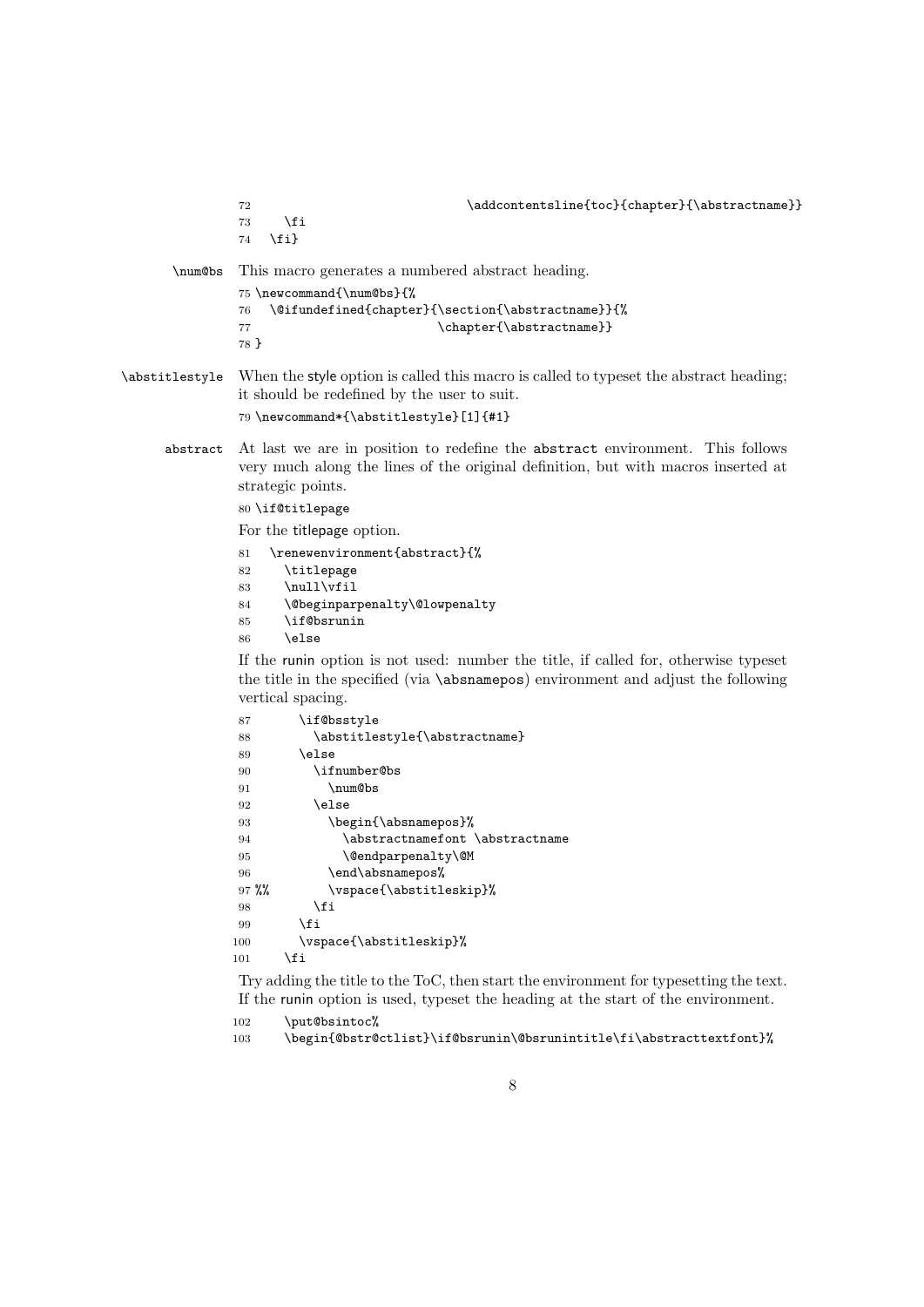Finish the abstract environment.

```
104 {\par\end{@bstr@ctlist}\vfil\null\endtitlepage}
105 \else
```
The twocolumn option and the default case. These use the same code as any style differences are embedded in the new macros.

```
106 \renewenvironment{abstract}{%
              107 \if@bsrunin
              108 \text{le}109 \if@bsstyle
              110 \abstitlestyle{\abstractname}
              111 \else
              112 \ifnumber@bs
              113 \num@bs
             114 \else
             115 \begin{\absnamepos}\abstractnamefont\abstractname\end\absnamepos%
             116 %% \vspace{\abstitleskip}%
             117 \fi
             118 \fi
             119 \vspace{\abstitleskip}%
             120 \fi
             121 \put@bsintoc%
              122 \begin{@bstr@ctlist}\if@bsrunin\@bsrunintitle\fi\abstracttextfont}%
              123 {\par\end{@bstr@ctlist}}
              124 \fi
onecolabstract An environment for typesetting a single column abstract, particularly as the op-
              tional argument to the \twocolumn command.
              125 \newenvironment{onecolabstract}{%
             126 \begin{@twocolumnfalse}\begin{abstract}}{%
              127 \end{abstract}\end{@twocolumnfalse}}
\appendiargdef \appendiargdef{\macro}{Additional stuff} will add Additional stuff at
              the end of the definition of \macro, where \macro is a macro that has one ar-
```

```
gument.4
```
128 \providecommand{\appendiargdef}[2]{\begingroup

- 129 \toks@\expandafter{#1{##1}#2}%
- 130 \edef\@bsx{\endgroup \def\noexpand#1####1{\the\toks@}}%
- 131 \@bsx}

\thanks We have to keep the contents of the \thanks commands as normally these are \@bs@thanks emptied by the \maketitle command. I do this by extending the definition of the \thanks (from ltsect.dtx) command, so that \@bs@thanks has a copy of the contents of \@thanks.

```
132 \appendiargdef{\thanks}{%
133 \protected@xdef\@bs@thanks{\@bs@thanks
```
<sup>4</sup>Code suggestions for this were made by Michael Downes (epsmjd@ams.org) and Heiko Oberdiek (oberdiek@ruf.uni-freiburg.de) on ctt.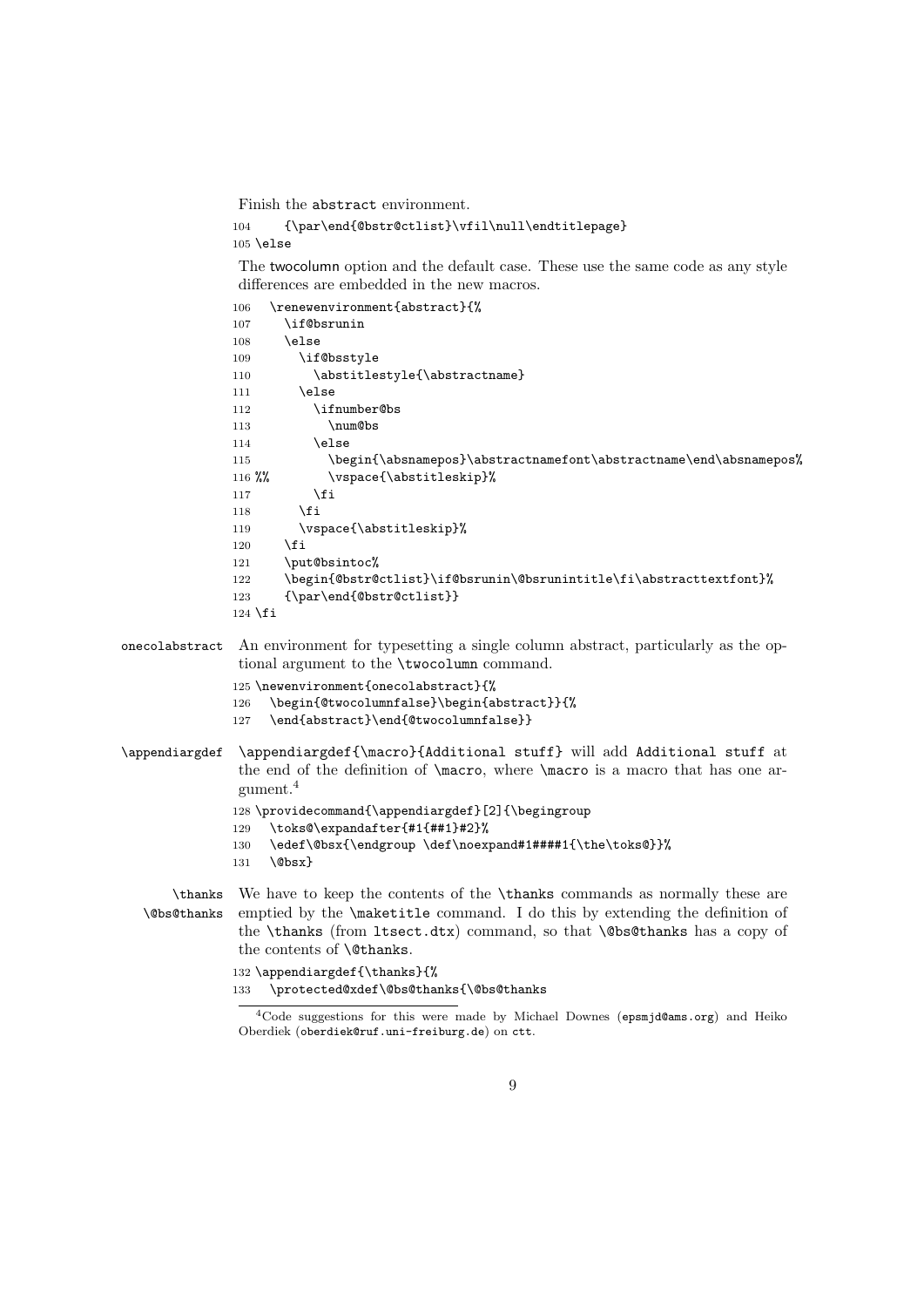```
134 \protect\footnotetext[\the\c@footnote]{#1}}%
135 }
136 \let\@bs@thanks\@empty
```
\saythanks This macro typesets any \thanks commands after using onecolabstract.

```
137 \newcommand{\saythanks}{\begingroup
```
- 138 \renewcommand{\thefootnote}{\fnsymbol{footnote}}\@bs@thanks
- 139 \endgroup\global\let\@bs@thanks\@empty}

The end of this package.

140  $\langle$ /usc $\rangle$ 

## References

[GMS94] Michel Goossens, Frank Mittelbach, and Alexander Samarin. The LaTeX Companion. Addison-Wesley Publishing Company, 1994.

# Index

Numbers written in italic refer to the page where the corresponding entry is described; numbers underlined refer to the code line of the definition; numbers in roman refer to the code lines where the entry is used.

| Symbols                                   | $\lambda$ 4,                                      | $\adponentesline 71, 72$                                                                       |
|-------------------------------------------|---------------------------------------------------|------------------------------------------------------------------------------------------------|
| $\text{Obeginparpenalty}$ . 84            | 24, 47, 93, 96, 115                               | $\alpha$ \appendiargdef                                                                        |
| $\Delta$ 950thanks $132, 138, 139$        | $\aboparithdent \ldots$                           | $\ldots$ . 4, 128, 132                                                                         |
| $\Delta$ bslabeldelim  30, 33             | $\ldots$ 4, 26, 55, 61                            | \AtBeginDocument  55                                                                           |
| $\Diamond$ bsonecolfalse  14              | $\{\abop{\text{absparsep}} \quad 4, 26, 56, 65\}$ |                                                                                                |
| $\Diamond$ bsonecoltrue  5                | \absrightindent                                   | $\mathbf C$                                                                                    |
| $\text{Observu}$ ninfalse  11             | $\ldots$ 4, 26, 54, 64                            | $\c{ofootnote} \dots \dots \ 134$                                                              |
| \@bsrunintitle                            | \abstitleskip                                     | $\begin{bmatrix} \text{Chapter} & \text{if} & \text{if} & \text{if} & \text{if} \end{bmatrix}$ |
| $\ldots$ $\frac{32}{2}, 103, 122$         | $\ldots$ 4, 24, 33, 38,                           | E                                                                                              |
| $\&$ Srunintrue  17                       | 48, 97, 100, 116, 119                             | $\text{led}$ 130                                                                               |
| $\backslash$ @bsstylefalse  13, 21        | \abstitlestyle                                    |                                                                                                |
| $\text{Obsstyletrule} \dots 18$           | $\ldots$ 3, 79, 88, 110                           | $\end{titlepage \ldots 104}$<br>environments:                                                  |
| @bstr@ctlist (environ-                    | abstract (environ-                                | @bstr@ctlist  57                                                                               |
| ment) $\ldots \ldots 57$                  | ment) $\ldots \ldots 80$                          | abstract $\ldots \ldots \frac{80}{3}$                                                          |
| $\text{Obsx}$ 130, 131                    | $\lambda$ :                                       | onecolabstract $3, 125$                                                                        |
| $\text{Qendparpenalty} \dots 95$          | 33, 71, 72, 76,                                   |                                                                                                |
| $\text{^\circ}$ 71, 76                    | 77, 88, 94, 110, 115                              | $\mathbf{F}$                                                                                   |
| $\text{Quowpenalty} \dots \dots \quad 84$ | \abstractnamefont .                               | $\frac{138}{$                                                                                  |
|                                           | $\ldots \ldots 3, 22,$                            | $\setminus$ footnotetext  134                                                                  |
| $\mathbf{A}$                              | 33, 36, 45, 94, 115                               |                                                                                                |
| $\ab{slabeldelim  4, 30}$                 | $\lambda$ > $\lambda$                             | I                                                                                              |
| \absleftindent                            |                                                   | $22, 37, 46, 103, 122 \text{ (if@bsonecol  4, 41)}$                                            |
| $\ldots$ 4, 26, 35,                       | $\lambda$ dd@bstotocfalse $7, 20$                 | $\iota$ : f@bsrunin $\underline{4}$ ,                                                          |
| 42, 44, 51, 54, 63                        | \add@bstotoctrue  15                              | 21, 85, 103, 107, 122                                                                          |
|                                           |                                                   |                                                                                                |